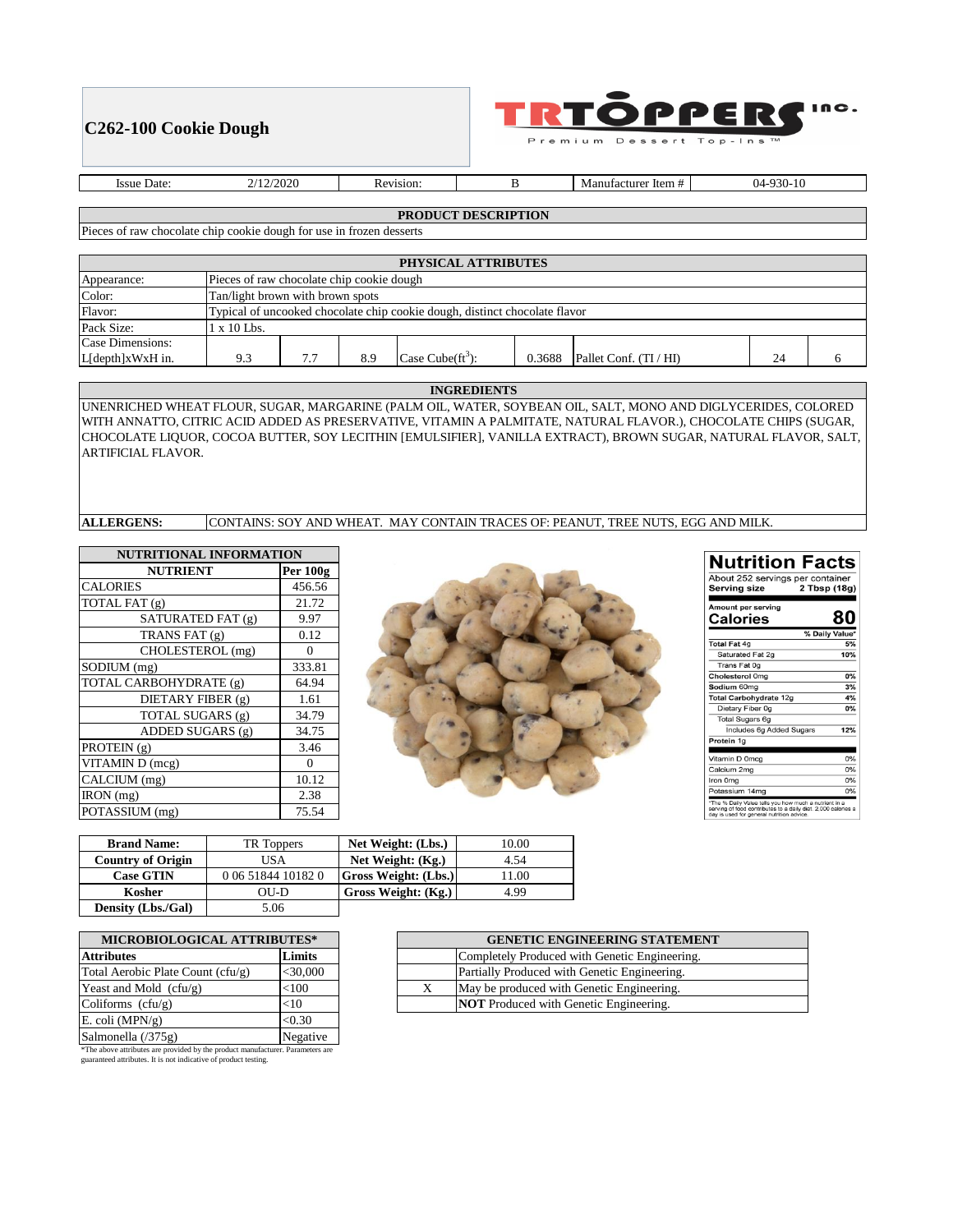| <b>STORAGE CONDITIONS</b>                |                             |  |  |  |
|------------------------------------------|-----------------------------|--|--|--|
| .<br>$\sim$<br>Recommended<br>Condition: | Store frozen $(\leq 0$ °F). |  |  |  |

Recommended Condition: Ship frozen (≤20°F).

**SHIPPING CONDITIONS**

| <b>SHELF LIFE</b>       |                                             |  |  |
|-------------------------|---------------------------------------------|--|--|
| Recommended Shelf Life: | Frozen $(\leq 0^{\circ}$ F): 365 days.      |  |  |
| Alternate Shelf Life:   | Refrigerated $(\leq 40^{\circ}$ F): 3 days. |  |  |
| Alternate Shelf Life:   | Ambient: $(<70°F)$ 1 day.                   |  |  |

| <b>ALLERGEN / SENSATIZER TABLE</b> |                           |                                                                              |                                                   |  |
|------------------------------------|---------------------------|------------------------------------------------------------------------------|---------------------------------------------------|--|
| <b>COMPONENT</b>                   | <b>PRESENT IN PRODUCT</b> | <b>PRESENT IN PRODUCTS</b><br><b>MANUFACTURED ON THE</b><br><b>SAME LINE</b> | PRESENT IN THE SAME<br><b>MANUFACTURING PLANT</b> |  |
| <b>PEANUTS AND DERIVATIVES</b>     | <b>MAY CONTAIN</b>        | <b>YES</b>                                                                   | <b>YES</b>                                        |  |
| TREE NUTS AND DERIVATIVES          | <b>MAY CONTAIN</b>        | <b>YES</b>                                                                   | <b>YES</b>                                        |  |
| <b>EGG AND DERIVATIVES</b>         | <b>MAY CONTAIN</b>        | <b>YES</b>                                                                   | <b>YES</b>                                        |  |
| <b>MILK AND DERIVATIVES</b>        | <b>MAY CONTAIN</b>        | <b>YES</b>                                                                   | <b>YES</b>                                        |  |
| <b>SOY AND DERIVATIVES</b>         | <b>YES</b>                | <b>YES</b>                                                                   | <b>YES</b>                                        |  |
| <b>WHEAT</b>                       | <b>YES</b>                | <b>YES</b>                                                                   | <b>YES</b>                                        |  |
| <b>FISH</b>                        | NO.                       | NO.                                                                          | NO.                                               |  |
| <b>CRUSTACEAN SHELLFISH</b>        | NO.                       | NO.                                                                          | NO.                                               |  |
| $\text{SULFITES} > 10 \text{ ppm}$ | NO.                       | <b>YES</b>                                                                   | <b>YES</b>                                        |  |
| <b>MUSTARD</b>                     | NO.                       | NO.                                                                          | NO.                                               |  |
| <b>SESAME</b>                      | NO.                       | <b>YES</b>                                                                   | <b>YES</b>                                        |  |
| <b>GLUTEN</b>                      | <b>YES</b>                | <b>SOURCE: WHEAT</b>                                                         |                                                   |  |
| <b>FD&amp;C ARTIFICIAL COLORS</b>  | NO.                       |                                                                              |                                                   |  |

# **CODE FORMAT**

**Manufactured Code Date:**

Lot Code decipher: YYJJJN

 $\textsc{EXAMPLE:}\, 053601$ 05=year, 360=day produced, 1=shift